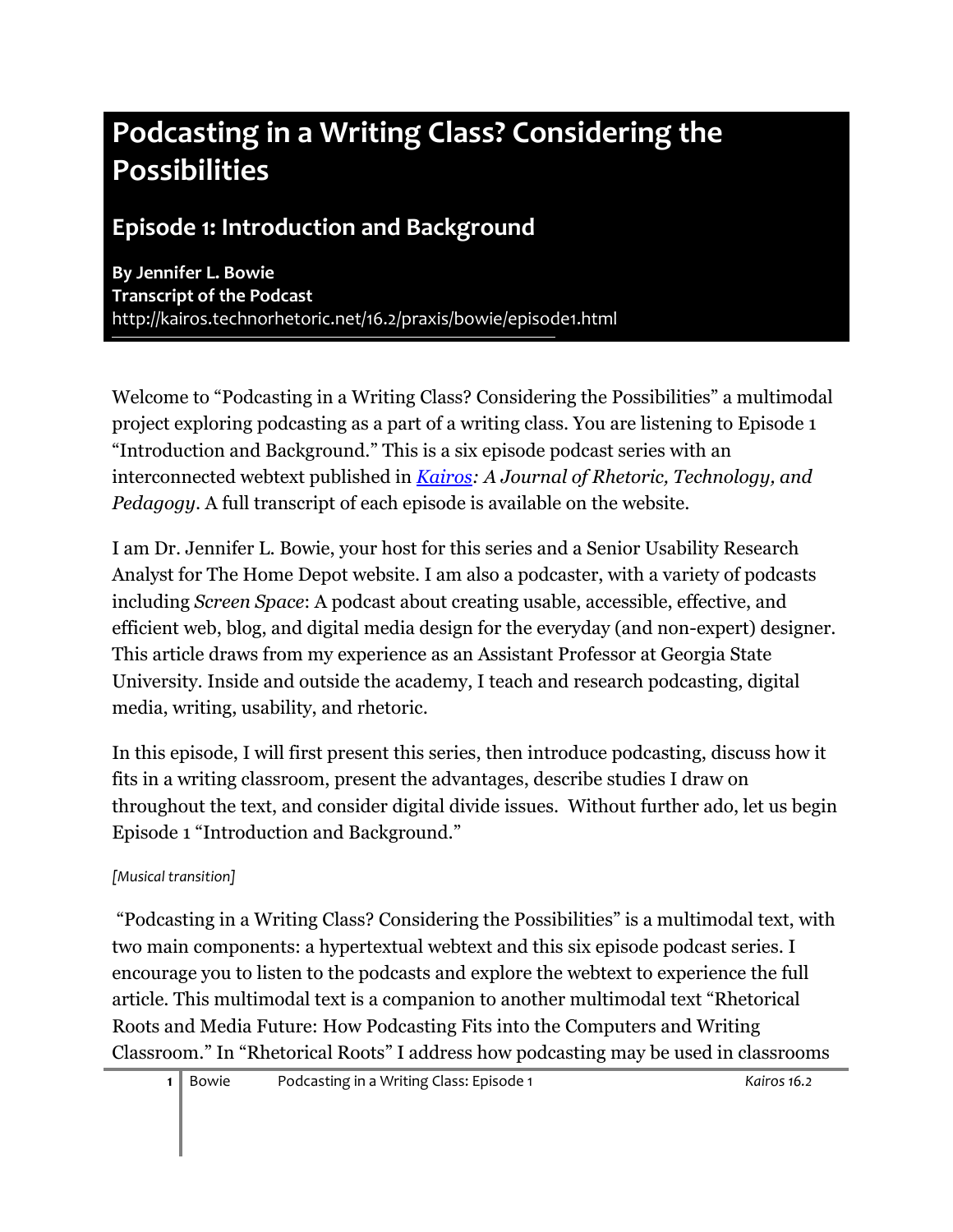to help students rethink the "old" writing concepts we have been teaching, such as audience, tone, purpose, and context—along with the five canons—in new ways and consider how students may bring the lessons they learned from podcasting back to their print text writing. In this article, I focus on the practice of podcasts in our writing classes. I introduce the concept of podcasts and present a short definition of them and list some advantages to podcasts in Episode 1, this episode. I also touch on digital divide and literacy issues. In Episode 2, I present the three types of podcasts to consider incorporating into your writing classroom: teacher-produced podcasts, studentproduced podcasts, and externally-produced podcasts. In Episode 3, I begin presenting possible podcast assignments. I provide some basic information on integrating these assignments and having students produce podcasts, and then present three response podcast assignments. In Episode 4, I focus on four media and message assignments. I finish the possible assignments in Episode 5, where I cover two genre-based assignments. I complete the article in Episode 6, with a tip, information on resources, and a conclusion. In Episodes 2-5, I have also included clips from student work, as examples of what students have done with podcasting.

Many podcasters provide ethos in the beginning part of the podcast by telling the listeners who they are. Following this trend, here is my background. I am Dr. Jennifer L. Bowie, a Senior Usability Research Analyst for The Home Depot website. Previously, I was an Assistant Professor at Georgia State University. Inside and outside the academy, I teach and research podcasting, digital media, writing, usability, and rhetoric. I have taught eight classes with podcast components from having podcast "readings" to a podcasting-intensive *Senior Seminar* class. I am also a podcaster, with my own web and digital media design podcast called [Screen Space](http://www.screenspace.org/), a "[podposter](http://www.screenspace.org/Podposter.html)" for the Association of Teachers of Technical Writing conference in 2009, and a forthcoming [triathlon,](http://amateurmultisport.com/)  [duathlon, and running couplecast](http://amateurmultisport.com/) with my husband. I have also presented at various conferences on podcasting and have conducted research on podcasting including classroom research, usability research, and interview research with successful podcasters. This podcast article is based on my experience as a podcaster and as a teacher and researcher of podcasting.

Now that I have introduced the article and myself, let's talk podcasting!

*[Musical transition]*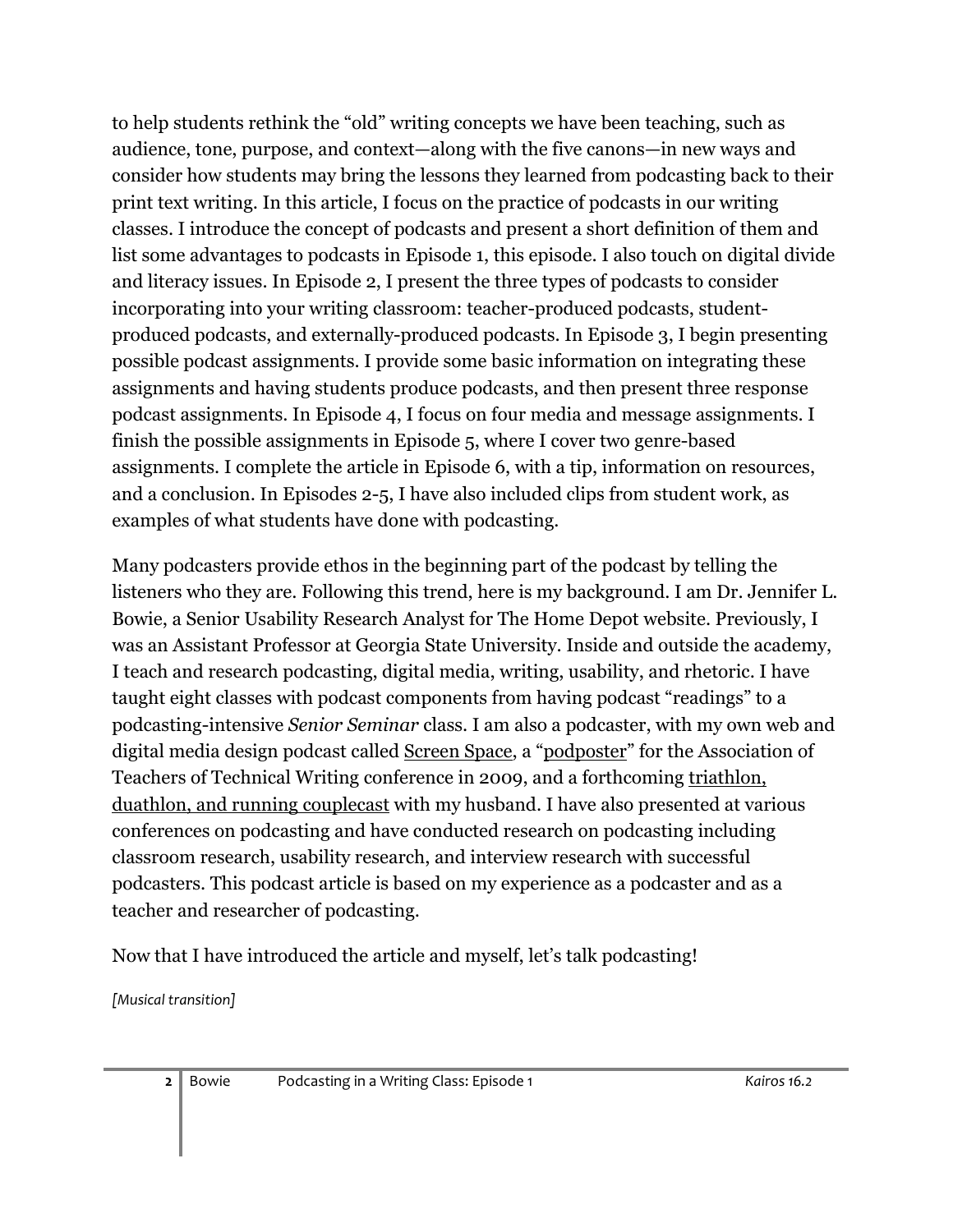#### *"Podcasting is so much more than a technology. It truly is an art form…" Rob Walch and Mur Lafferty*

First, I will define what a podcast is, for those of my listeners who may not be familiar. Podcasts are episodic digital media files distributed over the internet, usually through RSS feeds and collected by subscribers through RSS feed readers and podcatcher software, such as iTunes. Podcasts are designed to be subscribed to, so the subscribers will receive the latest podcast episode when it is published, or when their software is next scheduled to check. While podcasts can be a range of files, the most common are audio and video, and it is these two types I focus on in this article.

Podcasting started out as a grassroots collaboration and many of the earliest podcasters were passionate and noncommercial, podcasting for the love of the technology and their topics. Six years later, companies of all sizes, including Fortune 500 companies and many charities, have podcasts. As podcasts become increasingly popular among the grassroots and businesses, those of us in computers and writing may be considering incorporating podcasts into our classes. Since podcasts are a greater departure from typographic-based texts, just as are webpages and blogs we may already include in our classes, integration may be more problematic. Podcasts tend to be visual and/or auditory texts with typographic-based texts as support, such as a transcript or captions. The emphasis changes, but the writing and argument skills still hold true.

*[Musical transition]*

### **The Studies**

Throughout this series, I will provide some empirical support for the podcast assignments. I draw on findings from two different studies. I conducted survey studies in my Fall 2010 and in my Fall 2008 *Senior Seminar* classes. In both cases, I am providing data from a survey given at the end of class. While the two surveys differ somewhat, in each I asked how various assignments and class components contributed to the student's understanding and applications of various skills and knowledge related to writing. In the 2008 study, I asked about skills and knowledge in 29 areas and in Fall 2010 I asked about 19 areas. In both classes, the students were senior rhetoric and composition students at Georgia State University and were going to graduate that semester or the next. In my Fall 2010 class, 10 of 14 students took the survey. In my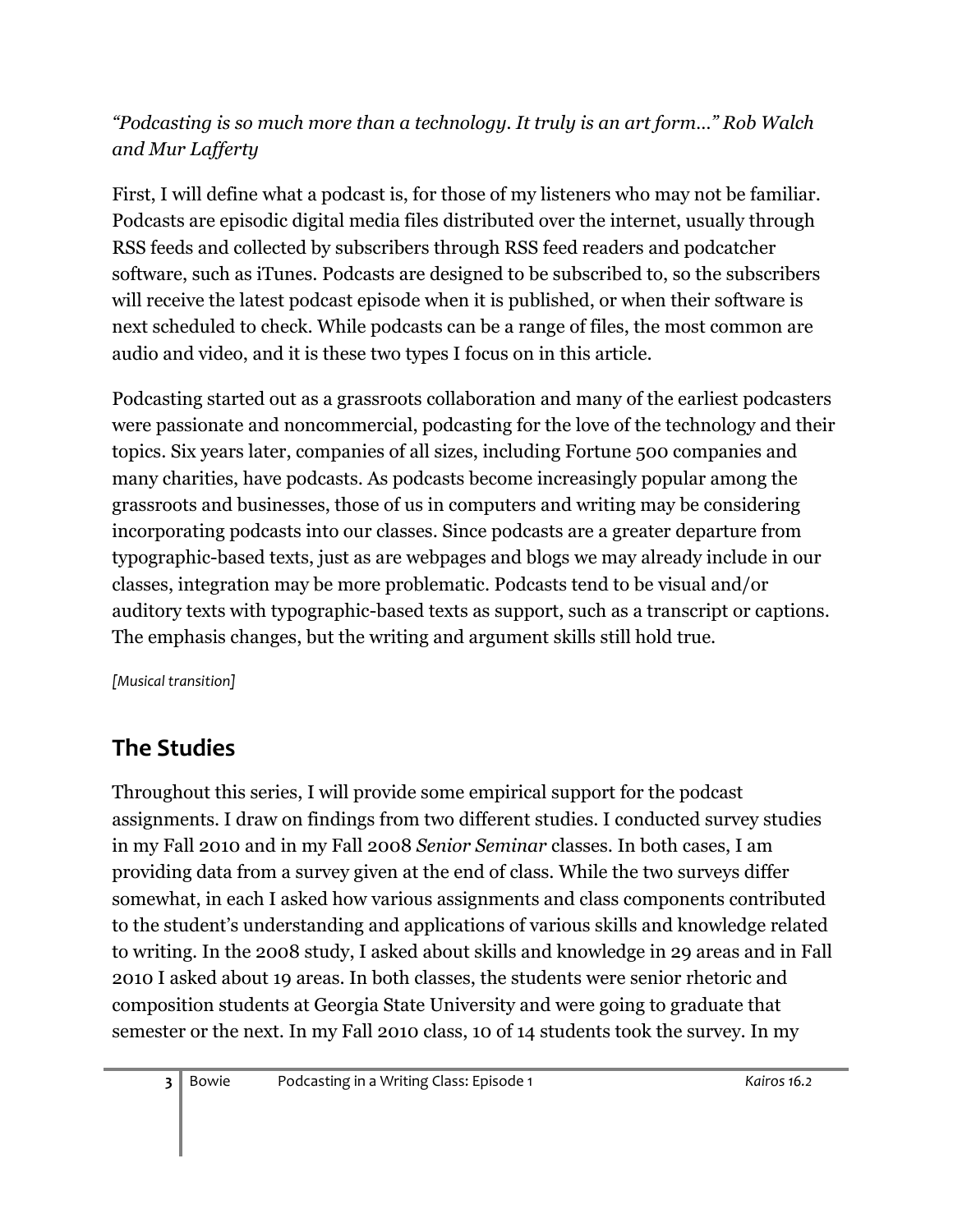2008 class, 9 of 10 students took the survey. For both studies, I received IRB approval, and I collected digital version of the surveys. I have included various tables of results on the relevant episode related webtext pages. Both studies are larger than just the surveys and I am only pulling a small amount of data from the surveys. I later plan to more fully analyze and present these studies. I offer the limited survey information as empirical support for my arguments in this podcast series.

*[Musical transition]*

# **Advantages**

There are several advantages to integrating podcasts into a writing classroom, listed in no particular order:

- **One: Higher Student Achievements:** Researchers Belinda Tynan and Stephen Colbran and also Dani McKinney, Jennifer Dyck, and Elise Luber found that podcasts can lead to higher student achievements.
- **Two: Student Support and Enthusiasm:** Students tend to like using podcasts as part of their learning, as found in five different studies: by Tynan and Colbran; by McKinney, Dyck, and Luber; by Michael Huntsberger and Alan Stavitsky; and by Evans.
- **Three: Time- and Location-Shifted:** The anytime, anywhere option with podcasts is a strong advantage. This advantage is supported by findings from two studies, one by Evan and one by Huntsberger and Stavitsky. I've also had students rave about the advantages of listening anytime and anywhere.
- **Four: Improved Electronic Writing and Publishing Skills**: In the Fall 2010 survey, I asked students how podcasting contributed to their understanding and application of several skills and knowledge related to class. Students either agreed or strongly agreed that podcasts contributed to their understanding and application of 15 skills, including audience, purpose, context, ethos, pathos, and logos. I will provide a list with these findings in the webtext, so please check it out to see the full list.
- **Five: Costs:** Podcasts are usually free and [Audacity,](http://audacity.sourceforge.net/) one of the better podcasting programs, is also free. If students have their own microphone, whether it be a USB microphone, an iPod/iPhone or MP3 players that can record,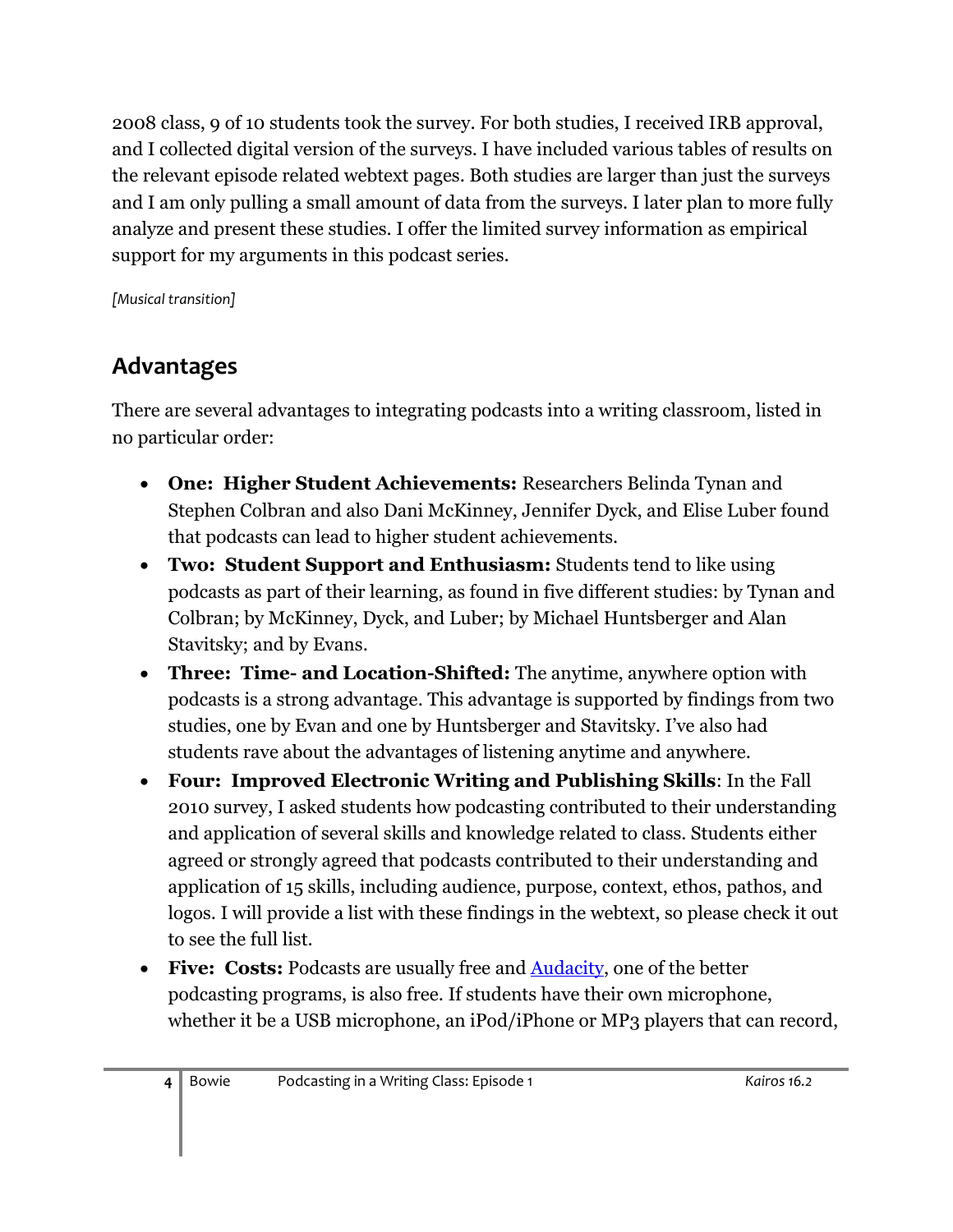or a \$1000 dollar recording setup with microphone and sound board, then there do not need to be any additional costs. I'll discuss cost further shortly.

- **Six: Learning through Listening:** According to Cebeci and Tekdal learning through listening is more attractive and "less tedious" than reading and it is a primary learning method for people from the beginning. They suggest it may motivate those who do not like reading and is a richer medium for understanding. As Manning states on page 2 "what one hears through the speaker's intonation, dictation, and reflection conveys a richer understanding not only of the content, but of the speaker. Listeners connect to that voice and may feel less isolated."
- **Seven: Good Knowledge Distribution Model:** Podcasts are a good way to distribute information with subscriptions. With a subscription, the texts are automatically delivered directly to the students so there is less information retrieval and searching time. Also, the files are easy to share. The copyright issues often associated with fair educational use are less of an issue too, as often these files are distributed free online for anyone interested.
- **Eight: Not "Lost in Time":** Podcasts also provide a more permanent record then just speaking and allow people to rewind and replay the text.

*[Musical transition]*

# **Digital Divide and Technological Literacy**

When considering any technology in the classroom it is important to also consider the digital divide and technological literacy issues. As our students may be on either side of the divide, we cannot and should not just add technology into the classroom without some considerations. Access to technology and technical literacy are two key components of the digital divide. While most college students have some access to technology, whether their own laptop or a campus computer lab, the amount and ease of access are serious concerns. If students do not have convenient access to technology, such as at home or even suitable campus lab hours, accessing podcasts, let alone creating them, can be problematic. Also, if students do not have an MP3 player or a phone that plays MP3s, some advantages of podcasts—such as the time- and locationshifted benefits—are lost. Even when students have MP3 players, some students do not have the technological literacy to know how to download the podcasts on to their phone or MP3 player a single time, let alone set up a subscription. I have found students will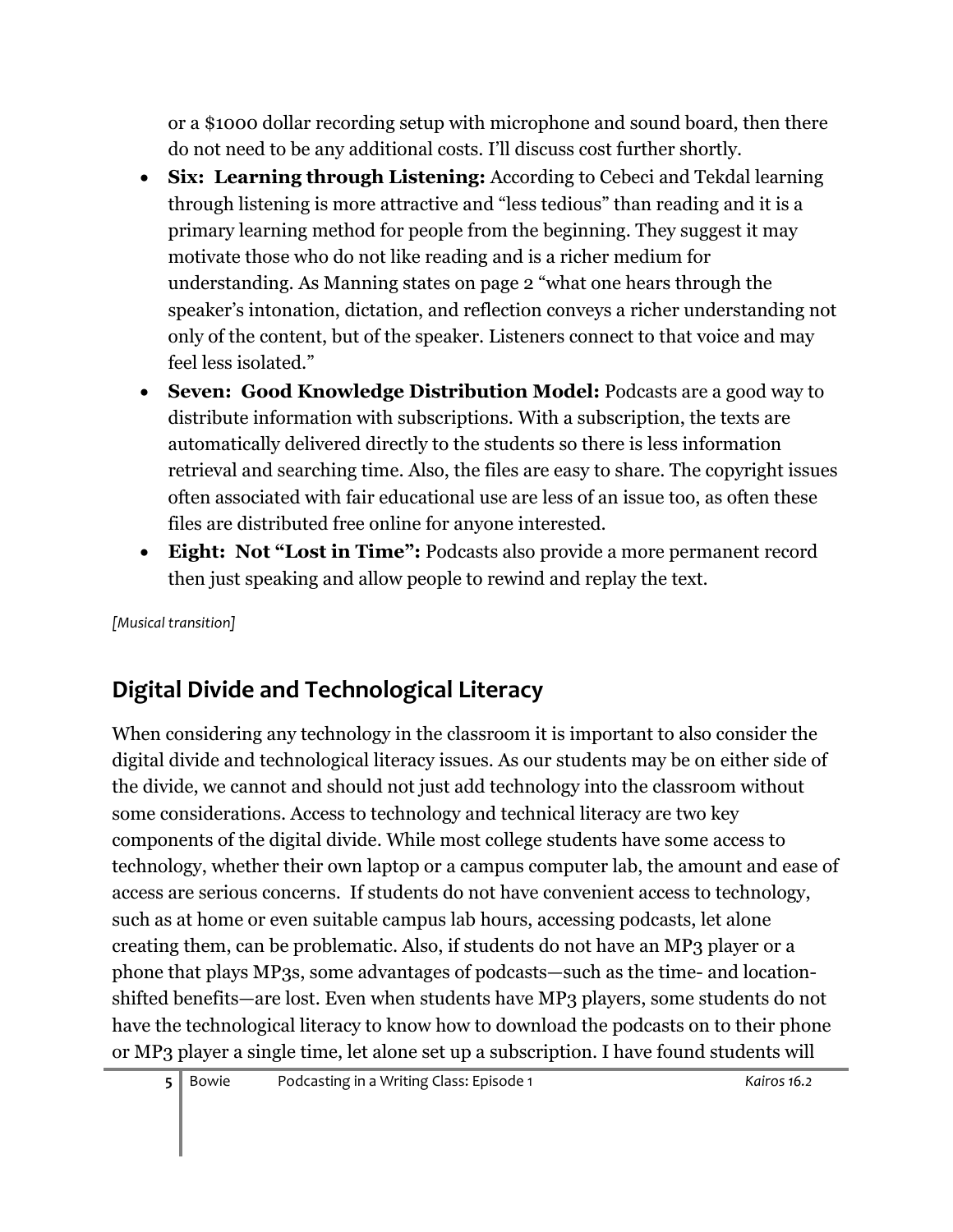tend to listen on their computer or read transcripts rather than learning how to download the files on a portable device. Thus, even access is not always enough and additional information on how to access and download the podcasts may be necessary.

In addition, those on the less digital side of the digital divide likely have less technological literacy than their peers. Podcasts require a certain level of technological literacy to access and more to produce. However, integrating podcasts can in some ways advantage those on the less tech side of the divide. With podcasting, students may develop their technological literacy skills, which is especially helpful for those with lower literacy levels. Since the majority of my students do not have any experience producing podcasts, they start from a similar place. Granted, those with higher technological literacy in other areas may have some advantages, but, I've had several students struggle with other technological components of my class, then shine with podcasting. In fact, I've had those on the low tech side of the divide even helping their peers on the other side of the divide.

Some divide issues can be mitigated in similar ways to how we have mitigated other divide issues since we began incorporating technology into our classrooms. Providing students with in-class workshop time with the technology can help a great deal. Providing the students with information on the other resources they have available labs, training, and equipment—can also help. I always offer to loan out my USB headsets, which are good for recording and editing podcasts, to students who do not have a microphone and cannot utilize the lab equipment. I've also gotten a special technology grant from a group on campus in charge of the iTunes University initiative, and was able to provide my students with an iPod for the semester. There may be initiatives like this on other campuses. Also, for students who simply do not have access to computers outside the classroom, one workaround for listening to podcasts is to burn the podcast onto a CD or DVD. According to the Consumer Electronics Association, 90% of households in the US have CD players and 84% have DVD players. The teacher could burn the CDs or DVDs or the students could do this during their workshop time.

On a related note, cost is another concern with the integration of podcasts into our classrooms. Money for technology is often a digital divide issue and those on the less tech side often do not have the money to buy the technology. Luckily podcasting is a fairly low cost addition to a class. Software is often a huge expense, but there is good free software. I use [Audacity](http://audacity.sourceforge.net/) and recommend my PC students use it too. It is free, has a shallow learning curve for the basics, and is used by many podcasters. Rob Walch and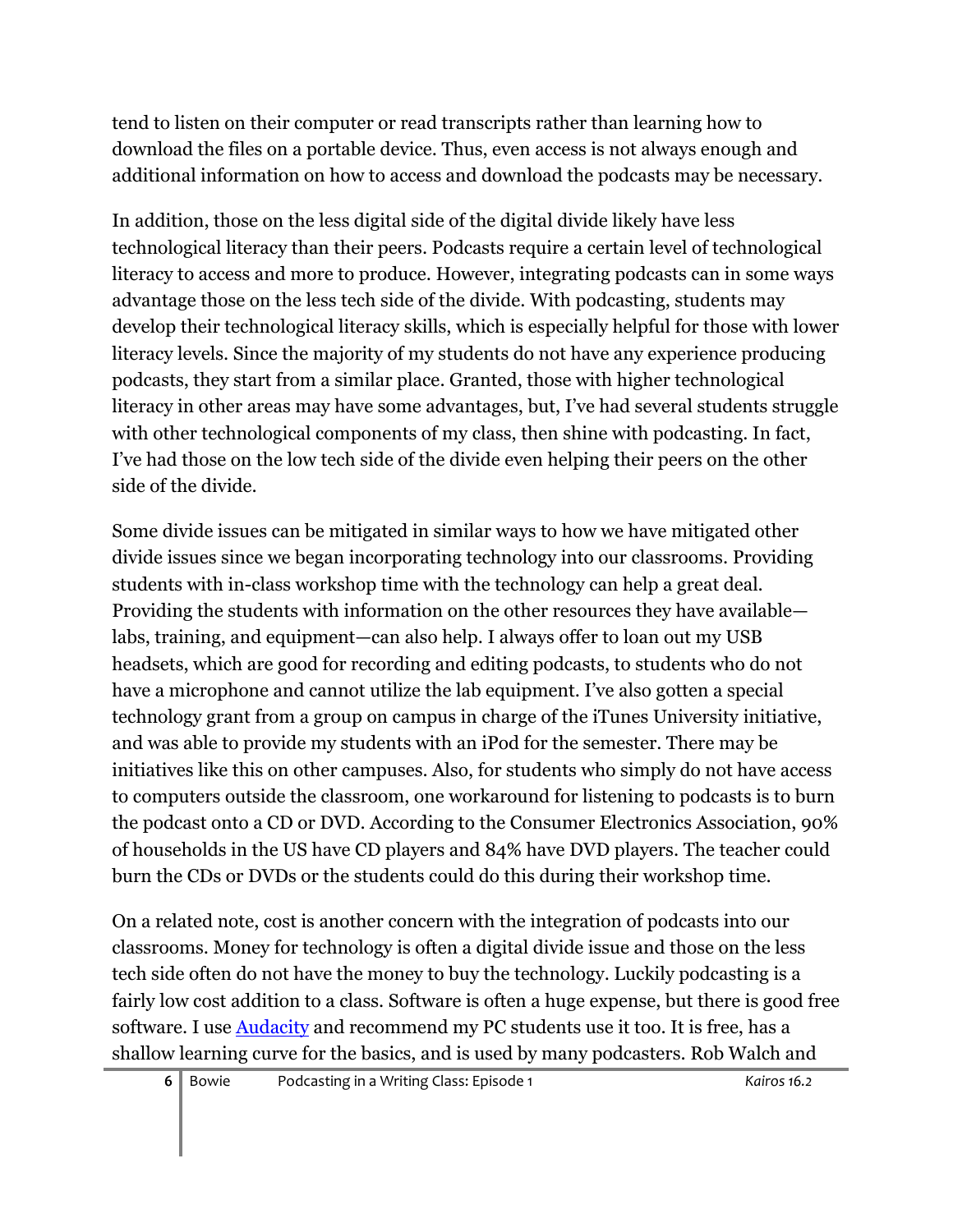Mur Lafferty also recommend it, stating on page 265 "Audacity is the best and cheapest option." If the students owns or has access to a Mac, GarageBand is another free option that comes with Macs and is a decent program. As long as students have a computer or access to a computer, the only other piece of equipment they may need is a microphone, and I recommend USB microphones, which run about \$25 and up. Many students already have microphones, some build into their laptops and other have bought them for gaming or chatting by voice. My school also loans out equipment, which some students took advantage of for their microphones. Between school borrowing, previous ownership, my microphone loans, and school labs, I've not had a student need to buy a microphone yet.

So, while we should consider digital divide and technological literacy issues, we should not let these issues stop us from incorporating podcasts into our classrooms. There are plenty of ways to alleviate many of the issues with thoughtful planning, information on resources, and possibly loaning out equipment. Of course, incorporating podcasting will enable students to develop a new technological literary area, and thus may be helpful for students regardless of their literacy levels or location on either side of the divide.

#### *[Musical transition]*

Thanks for listening to Episode 1 "Introduction and Background" in the multimodal text "Podcasting in a Writing Class? Considering the Possibilities." Tune in to Episode 2 "Podcast Types to Consider" where I discuss the three types of podcasts that can be incorporated into writing classrooms.

I do hope you check out the companion piece, also published in *Kairos*, where I discuss how podcasting can enable us and our students to rethink "old" writing concepts, such as the rhetorical canon and other writing skills, in new ways. The companion piece, "Rhetorical Roots and Media Future: How Podcasting Fits into the Computers and Writing Classroom," is available at: [http://kairos.technorhetoric.net/16.2/topoi/bowie.](http://kairos.technorhetoric.net/16.2/topoi/bowie)

This multimodal text was published in *[Kairos:](http://kairos.technorhetoric.net/) A Journal of Rhetoric, Technology, and Pedagogy*. Please check out the full webtext on *Kairos* . Full reference information, transcript, and links are available in the webtext and also in the lyrics field of the MP3. All student samples in this podcast were used with full permission. The music used in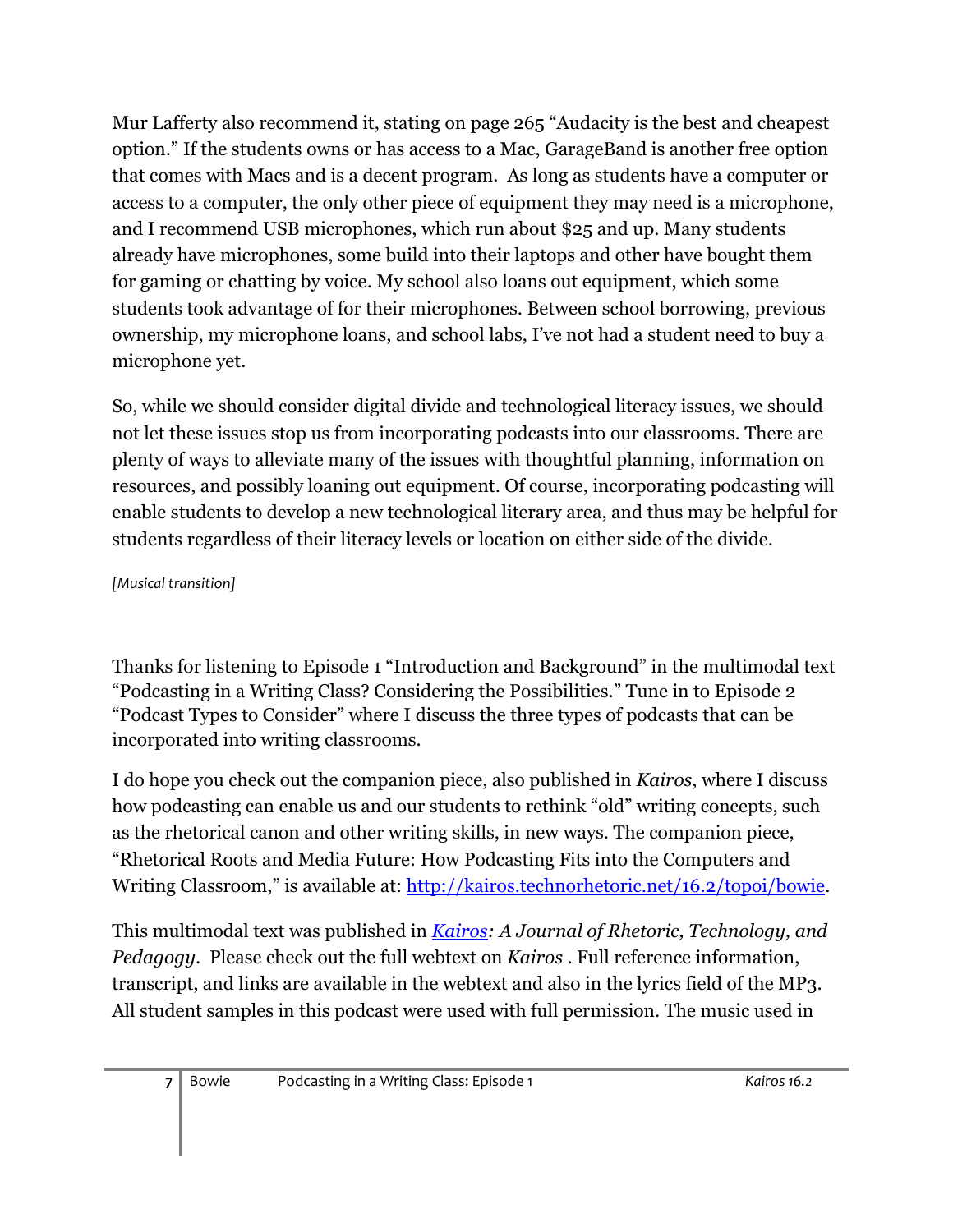this podcast is "6" off *Ghosts I* by Nine Inch Nails, which is available under an [Attribution-Noncommercial-Share Alike Creative Commons License.](http://creativecommons.org/licenses/by-nc-sa/3.0/us/)

This text is licensed under a [Creative Commons Attribution-Noncommercial-Share](file:///C:/Documents%20and%20Settings/HP_Administrator/Local%20Settings/Temp/href=%22http:/creativecommons.org/licenses/by-nc-sa/3.0/us/)  [Alike 3.0 United States License.](file:///C:/Documents%20and%20Settings/HP_Administrator/Local%20Settings/Temp/href=%22http:/creativecommons.org/licenses/by-nc-sa/3.0/us/) Please give me, Jennifer L. Bowie, and *Kairos* credit, don't make money off of this, and share any derivative works.

Thanks for listening!

*[Music fadeout]* 

# **Links in the Transcript:**

- *[Screen Space](http://www.screenspace.org/)*, my blog and podcast about users, texts, and technology: <http://www.screenspace.org/>
- My ATTW 2009 PodPoster: "Shifting Time, Location, and Texts: An Assessment of Podcasting in Our Classrooms." <http://www.screenspace.org/Podposter.html>
- *Audacity*: free sound editing software:<http://audacity.sourceforge.net/>

### **Album Art**

Album art designed by Jennifer L. Bowie. Images:

- Ruhsam, William. (2008). "AKG Perception 220 Microphone." Posted 8/17/2008 on Flickr:<http://www.flickr.com/photos/bruhsam/3031270525/> with an Attribution-Noncommercial-Share Alike 2.0 Generic Creative Commons License.
- Brassey, Anna a. (1878-83). Illustration from *A Voyage in the Sunbeam, our Home on the Ocean for Eleven Months*. Image is in the public domain. Artist may not be Brassey, but no other information was available. [http://commons.wikimedia.org/wiki/File:Anna\\_Brassey\\_438-victorian](http://commons.wikimedia.org/wiki/File:Anna_Brassey_438-victorian-woman-writing-jornal.gif)[woman-writing-jornal.gif](http://commons.wikimedia.org/wiki/File:Anna_Brassey_438-victorian-woman-writing-jornal.gif)